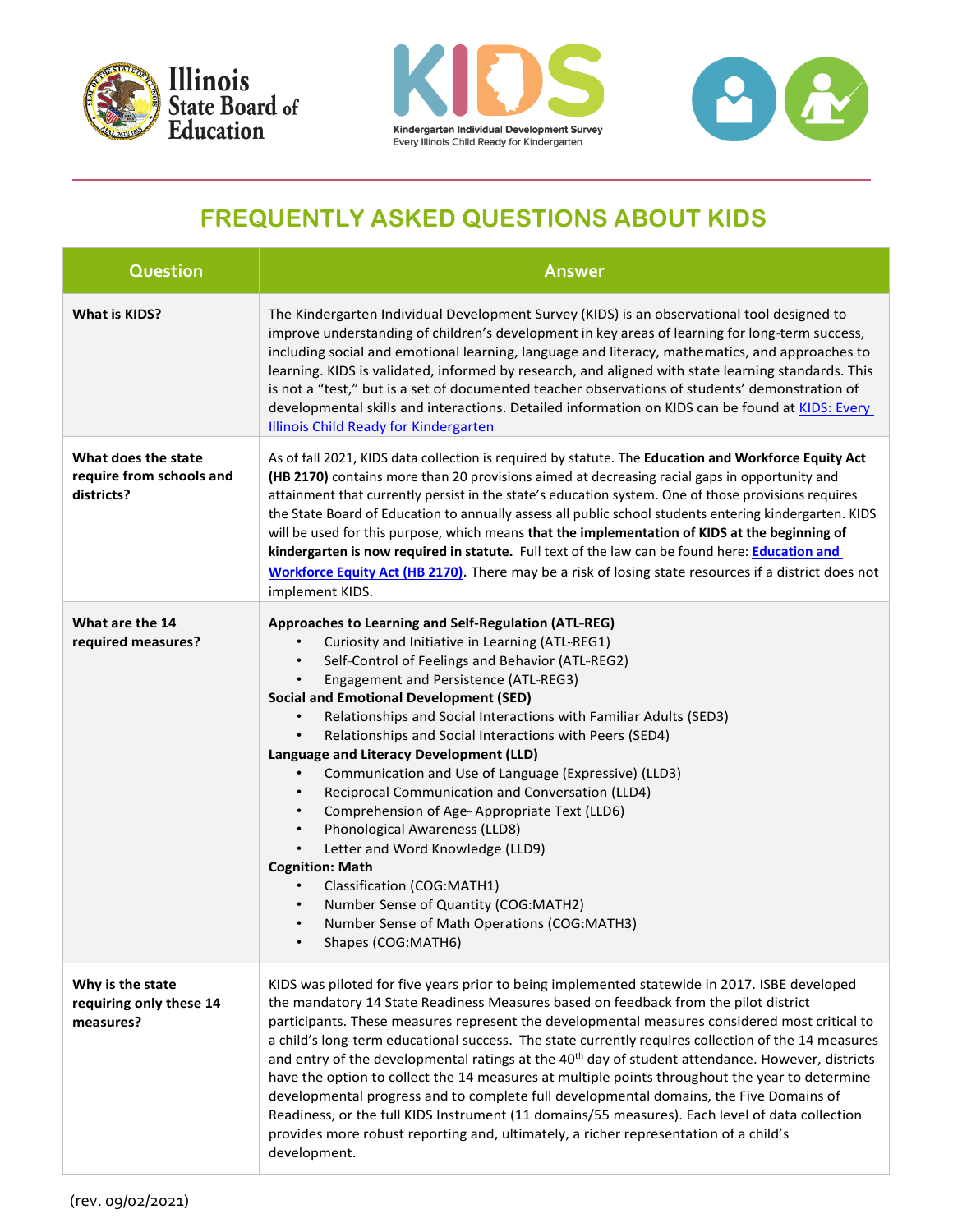





| <b>Question</b>                                                                                    | <b>Answer</b>                                                                                                                                                                                                                                                                                                                                                                                                                                                                                                                                                                                                                                                                                                                                                                                                                                                                                                                                                                                                                                                                                                                                                                                                                                                                                                                                                                                                 |
|----------------------------------------------------------------------------------------------------|---------------------------------------------------------------------------------------------------------------------------------------------------------------------------------------------------------------------------------------------------------------------------------------------------------------------------------------------------------------------------------------------------------------------------------------------------------------------------------------------------------------------------------------------------------------------------------------------------------------------------------------------------------------------------------------------------------------------------------------------------------------------------------------------------------------------------------------------------------------------------------------------------------------------------------------------------------------------------------------------------------------------------------------------------------------------------------------------------------------------------------------------------------------------------------------------------------------------------------------------------------------------------------------------------------------------------------------------------------------------------------------------------------------|
|                                                                                                    |                                                                                                                                                                                                                                                                                                                                                                                                                                                                                                                                                                                                                                                                                                                                                                                                                                                                                                                                                                                                                                                                                                                                                                                                                                                                                                                                                                                                               |
| Does the KIDS evidence<br>need to be collected in the<br>first 40 school days or<br>calendar days? | In a typical school year, evidence for the 14 State Readiness Measures should be collected<br>in the first 40 days of student attendance, beginning with the first day of school, and<br>entered into KIDStech during a two-week window (one week prior to and one week after the<br>40 <sup>th</sup> day of student attendance).                                                                                                                                                                                                                                                                                                                                                                                                                                                                                                                                                                                                                                                                                                                                                                                                                                                                                                                                                                                                                                                                             |
| Are teachers required to<br>report KIDS evidence at the<br>105 and 170 days as well?               | The winter and spring observation periods are available for districts that choose to do more<br>than the minimum. The first 40-day observation period is the only one currently required by<br>the state.                                                                                                                                                                                                                                                                                                                                                                                                                                                                                                                                                                                                                                                                                                                                                                                                                                                                                                                                                                                                                                                                                                                                                                                                     |
| How does this help<br>children? Families?<br>Teachers? The state?                                  | Kindergartners can:<br>Engage in rich, play-based learning while teachers are using the KIDS tool.<br>Experience individual support from their teachers who have a deeper<br>understanding of each student's abilities.<br><b>Families can:</b><br>Partner with teachers to address their child's specific abilities, strengths, and<br>$\bullet$<br>challenges.<br>Learn how to support their child's development at home.<br>Teachers can:<br>Understand each kindergartner's abilities, strengths, and challenges.<br>$\bullet$<br>Tailor teaching to meet the needs of each student.<br>$\bullet$<br>Talk with pre-K teachers about children's learning in pre-K and kindergarten.<br>$\bullet$<br>Schools and districts can:<br>Use common language about kindergarten readiness.<br>$\bullet$<br>Prepare to meet the needs of all students.<br>$\bullet$<br>Collaborate with the pre-K community to help create smooth transitions from<br>pre-K to kindergarten.<br>The State of Illinois can:<br>Aggregate and share statewide information about kindergarten readiness.<br>$\bullet$<br>Make decisions about resource allocation and support for all children to succeed<br>$\bullet$<br>long-term.<br>Measure developmental readiness across the state in a consistent way and assist<br>in identifying strengths and challenges in early childhood development at the<br>district and state level. |
|                                                                                                    | Identify best practices that can be shared with districts across the state.                                                                                                                                                                                                                                                                                                                                                                                                                                                                                                                                                                                                                                                                                                                                                                                                                                                                                                                                                                                                                                                                                                                                                                                                                                                                                                                                   |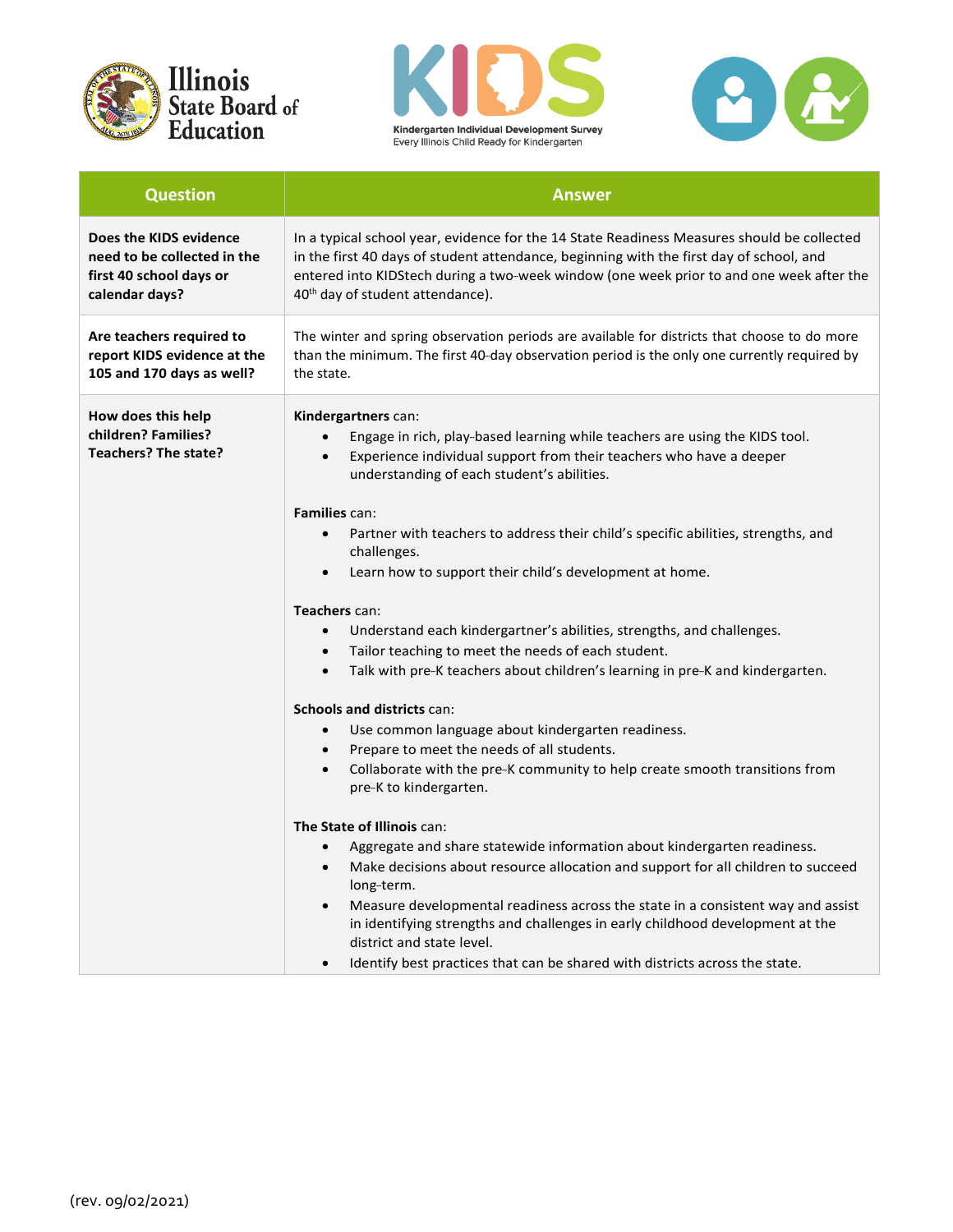





| <b>Question</b>                                                                                                                                             | <b>Answer</b>                                                                                                                                                                                                                                                                                                                                                                                                                                                                                                                                                                                                                                                                                                                                                                                                                        |
|-------------------------------------------------------------------------------------------------------------------------------------------------------------|--------------------------------------------------------------------------------------------------------------------------------------------------------------------------------------------------------------------------------------------------------------------------------------------------------------------------------------------------------------------------------------------------------------------------------------------------------------------------------------------------------------------------------------------------------------------------------------------------------------------------------------------------------------------------------------------------------------------------------------------------------------------------------------------------------------------------------------|
| How does KIDS align with<br><b>Illinois' Every Student</b><br><b>Succeeds Act (ESSA) State</b><br>Plan?                                                     | The Illinois ESSA State Plan and KIDS focus on the development of the whole child.<br>Instead of solely evaluating math and reading, KIDS allows teachers to observe students'<br>knowledge, skills, and behavior across four key domains that most affect long-term student<br>success. All 55 measures across 11 learning domains are available for teachers to use in<br>an effort to gain an enhanced understanding of children's development.<br>Additionally, KIDS aligns with the Illinois ESSA State Plan to address the needs of the<br>whole child. KIDS helps teachers gauge students' development and school readiness so<br>schools are prepared to meet the strengths and needs of every child. KIDS also enables<br>teachers to easily provide resources to families around how they can support learning at<br>home. |
| Does KIDS mean that<br>kindergarten teachers will<br>be held accountable for<br>student readiness? Will<br>teachers be evaluated on<br><b>KIDS results?</b> | No. KIDS is not designed to hold kindergarten teachers accountable for students'<br>readiness upon entry. Kindergarten teachers should not be evaluated based on student<br>readiness or any results from administration of the tool. KIDS is intended to determine<br>what skills and knowledge students have and areas in which they need to grow for long-<br>term educational success.                                                                                                                                                                                                                                                                                                                                                                                                                                           |
| What does the state do<br>with the results?                                                                                                                 | KIDS provides a consistent way to measure developmental readiness across the state and<br>assists in identifying strengths and challenges in early childhood development at the<br>district and state level. KIDS data informs local school districts and ISBE of strengths and<br>opportunities in early childhood education across the state; the KIDS data support ISBE in<br>making decisions regarding resources districts need for all children in Illinois to succeed.<br>ISBE publishes statewide and district-level kindergarten readiness data and reports annually:<br><b>KIDS: Data and Reports.</b>                                                                                                                                                                                                                     |
| Will districts receive KIDS<br>reports?                                                                                                                     | Teachers and district administrators will have immediate access to reports in KIDStech as<br>soon as student ratings are entered into the system. ISBE publishes statewide and<br>district-level kindergarten readiness data and reports annually: KIDS: Data and Reports.                                                                                                                                                                                                                                                                                                                                                                                                                                                                                                                                                           |
| I only teach half-day<br>kindergarten. Do I still need<br>to do this?                                                                                       | Yes. KIDS is part of state law, which means that all school district kindergarten programs<br>are required to implement KIDS annually. Evidence can be collected in exactly the same<br>way for children who are in the classroom for a half day.                                                                                                                                                                                                                                                                                                                                                                                                                                                                                                                                                                                    |
| I am already conducting<br>assessments. Why do I have<br>to do this?                                                                                        | KIDS provides the state with one, consistent tool as a way of understanding children's<br>development and kindergarten readiness in Illinois. KIDS is an observational assessment,<br>developmentally appropriate for kindergarten students, that allows children to continue<br>their regular classroom activities without being pulled out for individual assessments.<br>KIDS will help schools to be better prepared to meet the needs of their incoming students.                                                                                                                                                                                                                                                                                                                                                               |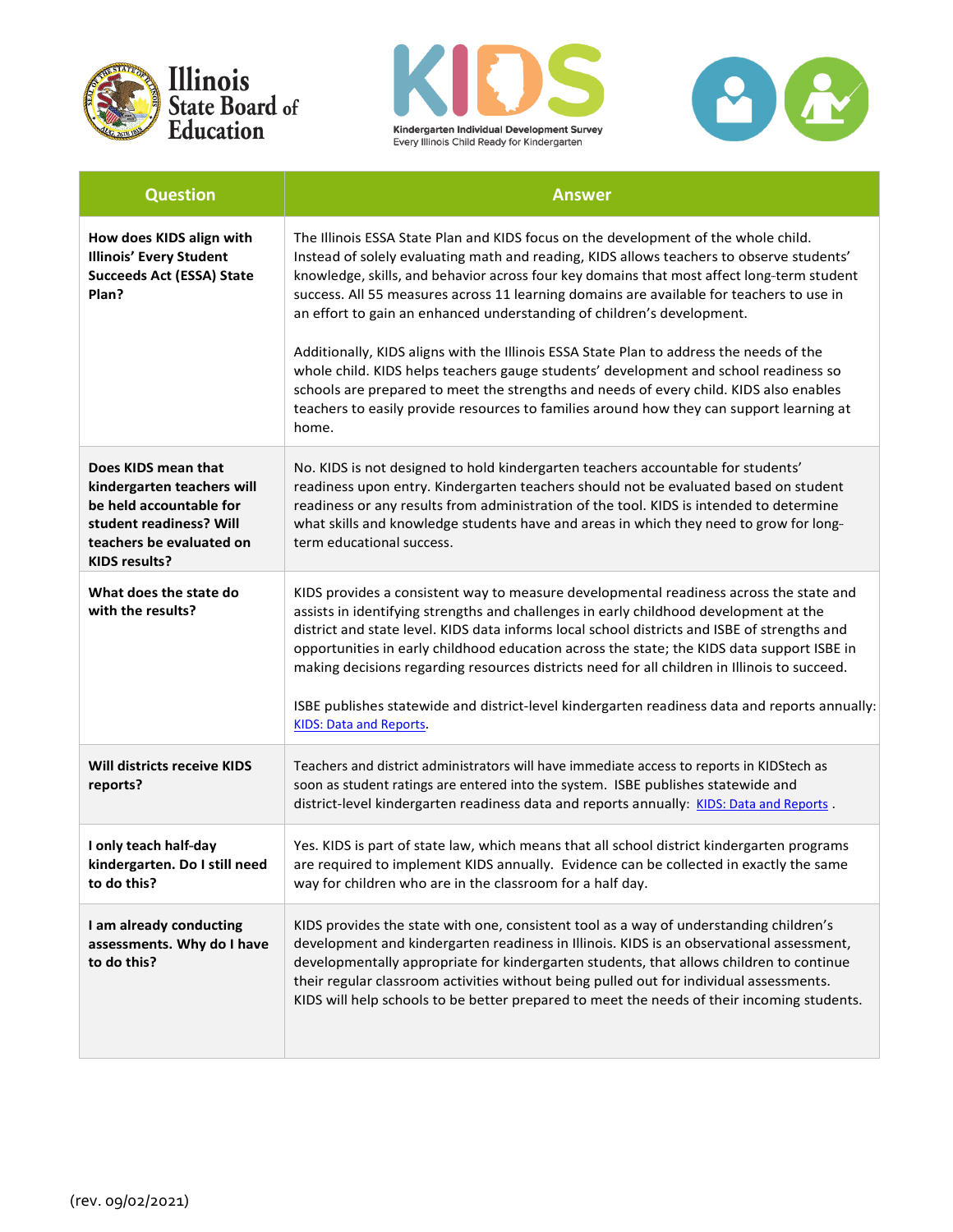





| <b>Question</b>                                                                              | <b>Answer</b>                                                                                                                                                                                                                                                                                                                                                                                                                                                                                                                                                                                                                                                                                                                                                                                                                                                                                                                                                                                                                                                                                                                                                                                                                                                                                                                                                                                                                                                                                                                                                                                                                                                                                                                                                                                                                                                                                                                                                                                                              |
|----------------------------------------------------------------------------------------------|----------------------------------------------------------------------------------------------------------------------------------------------------------------------------------------------------------------------------------------------------------------------------------------------------------------------------------------------------------------------------------------------------------------------------------------------------------------------------------------------------------------------------------------------------------------------------------------------------------------------------------------------------------------------------------------------------------------------------------------------------------------------------------------------------------------------------------------------------------------------------------------------------------------------------------------------------------------------------------------------------------------------------------------------------------------------------------------------------------------------------------------------------------------------------------------------------------------------------------------------------------------------------------------------------------------------------------------------------------------------------------------------------------------------------------------------------------------------------------------------------------------------------------------------------------------------------------------------------------------------------------------------------------------------------------------------------------------------------------------------------------------------------------------------------------------------------------------------------------------------------------------------------------------------------------------------------------------------------------------------------------------------------|
| How do I know if a child has<br>progressed?                                                  | KIDS provides options for teachers to enrich their understanding of how students are<br>progressing. For example, teachers can observe students on the 14 State Readiness<br>Measures two or three times in a school year to show their individual or aggregated<br>developmental progress. Schools and districts also have the option to collect more<br>measures than the 14 State Readiness Measures, including completing full developmental<br>domains, the 29 measures in the Five Domains of Readiness, or the 55 measures in the 11<br>Domains of Readiness.                                                                                                                                                                                                                                                                                                                                                                                                                                                                                                                                                                                                                                                                                                                                                                                                                                                                                                                                                                                                                                                                                                                                                                                                                                                                                                                                                                                                                                                       |
| Why are there multiple<br>options within the KIDS<br>tool?                                   | The KIDS tool provides options for districts to collect the 14 State Readiness Measures,<br>collect data multiple times through the year, complete full developmental domains,<br>collect the Five Domains of Readiness, or collect the 11 Domains of Readiness. Highlights<br>of each option include:<br>14 State Readiness Measures-These select measures provide population-based<br>$\bullet$<br>information about the overall readiness of a group of children at the beginning of<br>kindergarten.<br>14 State Readiness Measures, Multiple Data Collection Points-Districts have<br>$\bullet$<br>the option to collect the 14 measures at multiple points throughout the school<br>year to determine developmental progress in kindergarten.<br>The Five Domains of Readiness-When all 29 measures in the Five Domains of<br>$\bullet$<br>Readiness are rated, KIDS provides sufficient information for teachers to plan for<br>the class and support each child's learning and development. This view includes<br>the 14 State Readiness Measures with sufficient additional information to provide<br>a full view of readiness. Recommended practice is for teachers to complete the<br>survey two or three times a year. The process will allow teachers to share<br>children's progress with families while supporting children's development.<br>11 Domains of Readiness-The full KIDS instrument provides the opportunity to<br>$\bullet$<br>collect extensive data on the whole child's development. This view provides<br>sufficient information for teachers to plan for the class and support each child's<br>learning and development. It encompasses all 11 domains in the instrument<br>(English Language Development [ELD] and Spanish [SPAN] are conditional).<br>Information in all domains is available to communicate with families about their<br>child's whole development. The comprehensive view of the data shows child and<br>group progress after it has been collected two or more times. |
| Where do I find more<br>information on the<br>different versions of the<br><b>KIDS tool?</b> | More information about different versions of the KIDS tool, other KIDS<br>implementation resources, and KIDS guidance can be found at Classroom<br><b>Implementation Materials.</b>                                                                                                                                                                                                                                                                                                                                                                                                                                                                                                                                                                                                                                                                                                                                                                                                                                                                                                                                                                                                                                                                                                                                                                                                                                                                                                                                                                                                                                                                                                                                                                                                                                                                                                                                                                                                                                        |
| How can my district learn<br>from other districts?                                           | ISBE has a goal of identifying and disseminating KIDS best practices across the state.<br>District participation in data collection is a critical step in this process so ISBE has an<br>accurate understanding of kindergarten and school readiness. You can find some examples<br>of district-level practices at Classroom Implementation Materials.                                                                                                                                                                                                                                                                                                                                                                                                                                                                                                                                                                                                                                                                                                                                                                                                                                                                                                                                                                                                                                                                                                                                                                                                                                                                                                                                                                                                                                                                                                                                                                                                                                                                     |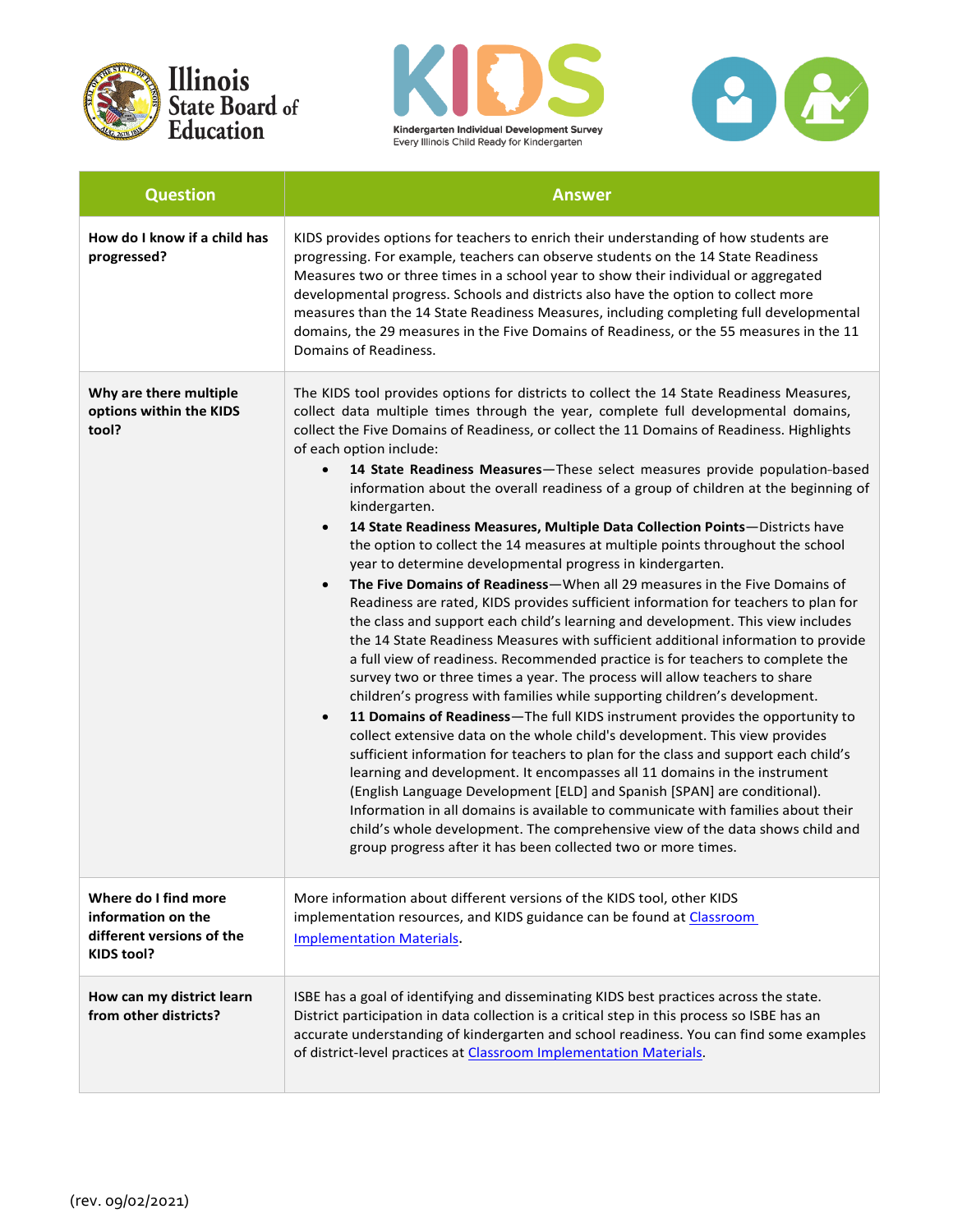





| <b>Question</b>                                                              | <b>Answer</b>                                                                                                                                                                                                                                                                                                                                                                                                                                                                                                                                                  |
|------------------------------------------------------------------------------|----------------------------------------------------------------------------------------------------------------------------------------------------------------------------------------------------------------------------------------------------------------------------------------------------------------------------------------------------------------------------------------------------------------------------------------------------------------------------------------------------------------------------------------------------------------|
| What about developmental<br>progress in the grades<br>beyond kindergarten?   | To date, students' skills and development in Illinois have been consistently evaluated for<br>the first time in third grade. KIDS is the first step in identifying what skills and<br>developmental challenges children have when first entering the K-12 system. The goal is<br>for KIDS to provide a "bridge" in understanding gaps in children's whole learning needs<br>starting in pre-K through the early elementary school years, which is critical for their long-<br>term success.                                                                    |
| I am already swamped.<br>How much more work is<br>this?                      | Most kindergarten teachers are already gathering the necessary information to complete<br>KIDS for the children in their classroom through other assessments and through daily<br>activities in the classroom. KIDS requires teachers to gather evidence for the required<br>measures, determine ratings for each developmental area, and enter the ratings into<br>KIDStech. Tips on observation and collecting evidence can be found at Classroom<br><b>Implementation Materials.</b>                                                                        |
| When do I have to start<br>doing this?                                       | Collection of the current 14 required measures has been an annual requirement in school<br>districts statewide since the fall of the 2017-18 school year. As of March 2021, the<br>implementation of KIDS at the beginning of kindergarten is now required in statute. Full<br>text of the law can be found here: <b>Education and Workforce Equity Act (HB 2170)</b> .                                                                                                                                                                                        |
| Where did KIDS come<br>from?                                                 | KIDS is the result of years of planning and collaboration between ISBE, the early childhood<br>community, advocates, educators, and policymakers. ISBE contracted with the California<br>Department of Education and WestEd to adapt the Desired Results Developmental Profile<br>tool and align it with Illinois Early Learning and Developmental Standards.                                                                                                                                                                                                  |
| <b>What makes KIDS different</b><br>from other developmental<br>assessments? | KIDS is not an assessment, but an observation-based tool designed to improve<br>understanding of children's development in key areas of learning. Children are observed<br>during normal daily activities and interactions, in a comfortable, natural setting. KIDS<br>ratings are based on evidence gathered and documented by teachers during regular<br>routines and are not based on a test, an individual pull-out assessment, or other means<br>that would influence a child's responses or provide a less accurate picture of a child's<br>development. |
| How do I get more<br>information on KIDS?                                    | For KIDS coaching and training, please contact:<br>Michelle Escapa, KIDS training and coaching coordinator, at (217) 801-6566 or<br>mescapa@roe51.org<br>For general questions concerning KIDS requirements and policy, please contact:<br>ISBE at kids@isbe.net or assessment@isbe.net.                                                                                                                                                                                                                                                                       |
| Where can I get more<br>information about<br>implementing KIDS?              | ISBE offers a variety of free KIDS resources for administrators, teachers, and families at<br>KIDS: Every Illinois Child Ready for Kindergarten Additionally, questions, comments and<br>concerns can be sent to a central email address for a quick response or to connect<br>teachers and administrators to appropriate supports kids@isbe.net.                                                                                                                                                                                                              |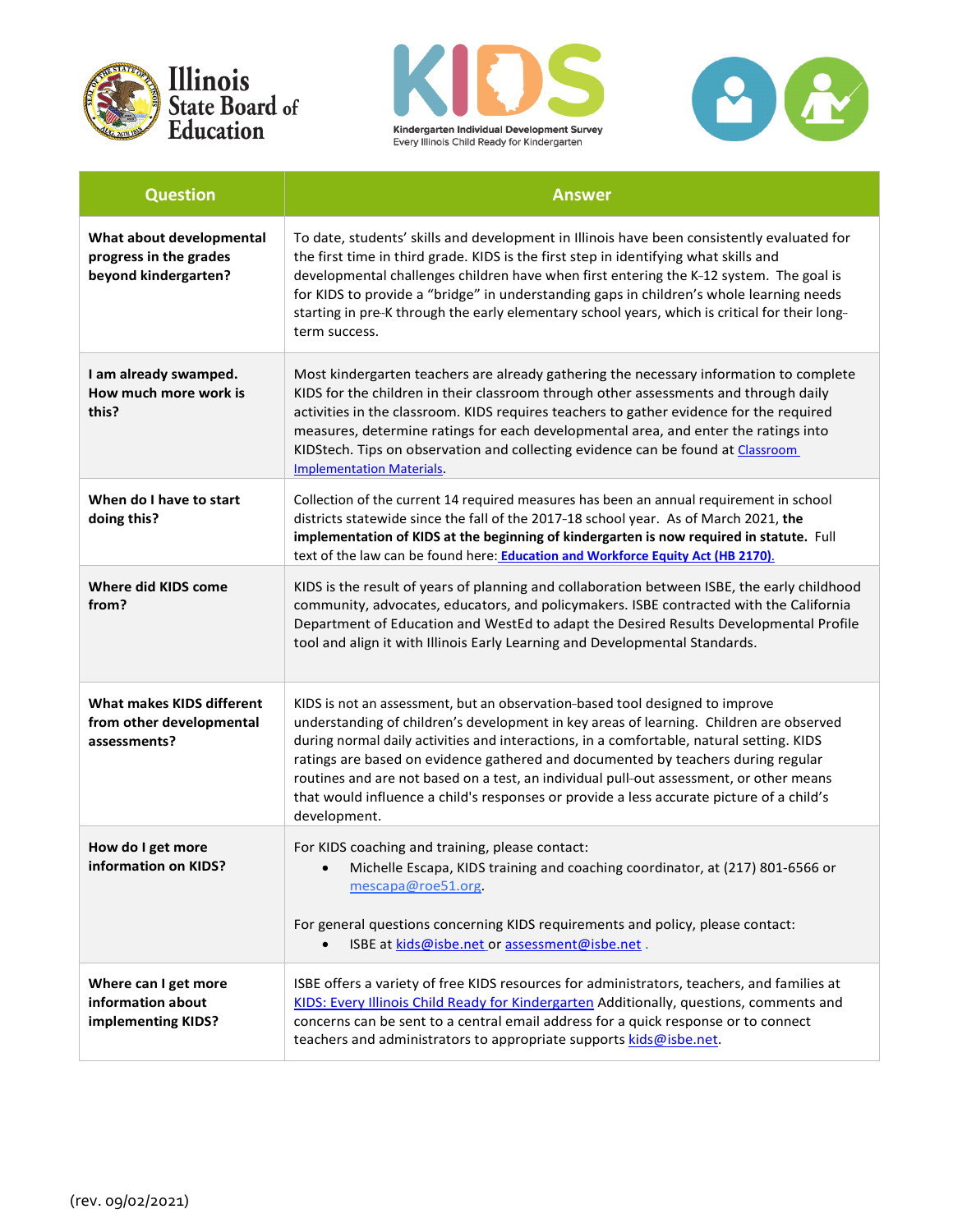





| <b>Question</b>                                                                                                       | <b>Answer</b>                                                                                                                                                                                                                                                                                                                                                                                                                                                                                                                                                                    |
|-----------------------------------------------------------------------------------------------------------------------|----------------------------------------------------------------------------------------------------------------------------------------------------------------------------------------------------------------------------------------------------------------------------------------------------------------------------------------------------------------------------------------------------------------------------------------------------------------------------------------------------------------------------------------------------------------------------------|
| How does KIDS align with<br>upper grades?                                                                             | KIDS aligns with Common Core State Standards, Next Generation Science<br>Standards, and other state standards for kindergarten and first grade.                                                                                                                                                                                                                                                                                                                                                                                                                                  |
|                                                                                                                       | Illinois' kindergarten and first-grade standards are aligned to Illinois' later grade standards,<br>so KIDS alignment to kindergarten and first grade creates a bridge from KIDS to later<br>grades. This alignment means the assessment information gives researchers an<br>indication of whether children are building the skills that they will need for the later<br>grades.                                                                                                                                                                                                 |
|                                                                                                                       | Find more information on the KIDS Alignment and Research Summaries at Standards<br>Alignment & Research.                                                                                                                                                                                                                                                                                                                                                                                                                                                                         |
| How valid is the KIDS<br>assessment as a tool?                                                                        | The structure underlying KIDS meets the five types of validity: 1) Evidence Based on<br>Instrument Content 2) Evidence Based on the Response Process, 3) Evidence Based on<br>Internal Structure, 4) Evidence Based on Relations to Other Variables, and 5) Evidence<br>Based on Consequences of Using an Assessment Instrument (per the definitions in The<br>Standards for Educational and Psychological Testing and from the American Educational<br>Research Association, the American Psychological Association, and the National Council<br>for Measurement in Education). |
| I already use the Teaching<br><b>Strategies GOLD</b><br>observational assessment.<br>How does KIDS align?             | KIDS is aligned to the Illinois Early Learning and Development Standards and Illinois Early<br>Learning Standards --- Kindergarten. To the extent that GOLD is aligned to standards, KIDS and<br>GOLD would be measuring similar content in the standards.                                                                                                                                                                                                                                                                                                                       |
|                                                                                                                       | Criteria for developing specific measures within each domain of KIDS were carefully<br>selected to cover the breadth and salience of the skills represented in the Illinois standards<br>and highlight observable demonstration of knowledge and skills in kindergarten children.<br>This means that for most teachers using GOLD, the observational data collected can serve<br>both purposes, with very little additional work involved.                                                                                                                                       |
|                                                                                                                       | Information on KIDS Alignment and KIDS Crosswalks with commonly-used Early Learning<br>Tools can be found at Standards Alignment & Research.                                                                                                                                                                                                                                                                                                                                                                                                                                     |
| One of our kindergarten<br>teachers will be out on<br>leave during the fall data<br>collection. What should we<br>do? | Only teachers who have gone through the KIDS Implementation Required Training have<br>access to KIDStech. Teachers are issued a login and a password after completing the training<br>session. If you have identified a long-term substitute for a teacher on long-term leave, the<br>substitute must attend the KIDS training, observe the students, and enter the ratings into<br>KIDStech. If you do not have a long-term sub identified, it would be best to talk through<br>your situation with your KIDS coach. See KIDS Coaching Interactive Map.                         |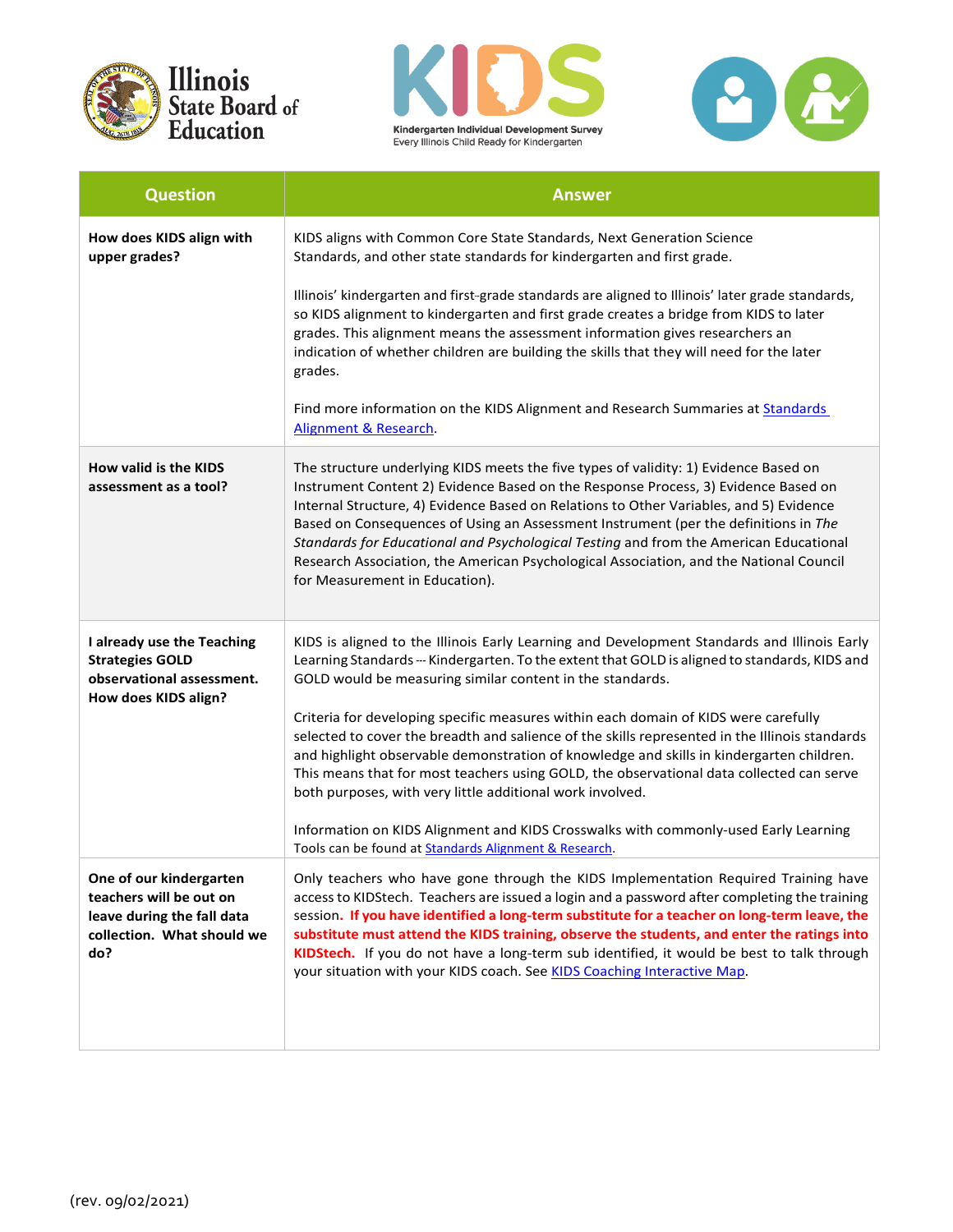





| <b>Question</b>                                                                                  | <b>Answer</b>                                                                                                                                                                                                                                                                                                                                                                                                                                                                                                                                                                                                                                                                                                                                                                                                                                                                                                                                                                                                                                                                                                                                                                                                                                                                                                                                                                                                                                                                                                                                                                                                                                                                                                                                                                                                                                                                         |
|--------------------------------------------------------------------------------------------------|---------------------------------------------------------------------------------------------------------------------------------------------------------------------------------------------------------------------------------------------------------------------------------------------------------------------------------------------------------------------------------------------------------------------------------------------------------------------------------------------------------------------------------------------------------------------------------------------------------------------------------------------------------------------------------------------------------------------------------------------------------------------------------------------------------------------------------------------------------------------------------------------------------------------------------------------------------------------------------------------------------------------------------------------------------------------------------------------------------------------------------------------------------------------------------------------------------------------------------------------------------------------------------------------------------------------------------------------------------------------------------------------------------------------------------------------------------------------------------------------------------------------------------------------------------------------------------------------------------------------------------------------------------------------------------------------------------------------------------------------------------------------------------------------------------------------------------------------------------------------------------------|
| Can my district custom-select<br>additional developmental<br>measures beyond the 14<br>required? | Teachers, schools, or districts may choose for teachers to complete one or more<br>$\bullet$<br>full domains or individual measures from either the Five Domains of Readiness<br>or 11 Domains of Readiness.<br>The 14 measures are the minimum required at the beginning of kindergarten,<br>$\bullet$<br>but teachers and school administrators who desire more information about<br>their students' learning and development may find it helpful to complete more<br>measures or to complete the 14 measures more frequently throughout the<br>year.<br>As teachers collect evidence for the 14 measures, they will find that the<br>$\bullet$<br>interconnectedness of observations allows them to use evidence to inform<br>additional KIDS measures beyond those that are part of the 14 State Readiness<br>Measures. Individual teachers, schools, and districts can choose to include<br>additional measures in the assessment in order to have data for one or more full<br>domains. The whole set of measures in each domain provides a valid and reliable<br>assessment of progress in the essential domains of learning and development for<br>young children.<br>A reasonable stretch goal for teachers wanting to complete more would be to<br>$\bullet$<br>complete the 14 State Readiness Measures again in the spring, along with three to<br>five additional measures within those domains. For example, teachers, and school<br>administrators will gain access to domain reports for ATL-REG and SED by<br>completing one additional ATL-REG measure and three additional SED<br>measures.<br>Teachers and districts have access to enhanced child and group-level reports after<br>$\bullet$<br>full domains are completed. This provides greater value in translating data into<br>classroom instruction and more comprehensive support of student development. |
| What about my students<br>who are dual language<br>learners?                                     | Dual language learners may demonstrate knowledge and skills in their home<br>$\bullet$<br>language, in English, or in both languages. They may also use more than one<br>language within a conversation. Therefore, communication in all languages the<br>child uses should be considered when collecting documentation and completing<br>the measures in all domains.<br>The teacher who is collecting or documenting developmental evidence for KIDS<br>$\bullet$<br>should have the ability to communicate in the child's home language. If not, the<br>teacher should receive assistance from another adult who does speak the child's<br>home language. This may be a teaching assistant, director, parent, or other adult<br>who knows the child.<br>Bilingual kindergarten classrooms in Illinois provide instruction on phonological<br>$\bullet$<br>awareness and letter and word knowledge in different ways from classrooms<br>with predominantly English-only instruction. For this reason, the subset of LLD<br>measures in the 14 State Readiness Measures view was modified for use in<br>bilingual classrooms in the following manner: Measures LLD 1 and LLD 10 in the<br>alternate LLD subset replace LLD 8 and LLD 9 from the original LLD subset in the<br>14 State Readiness Measures.<br>Children can demonstrate in both languages for all KIDS measures except in ELD<br>$\bullet$<br>and SPAN domains. (See the next paragraph for a description of these domains.)<br>For more information, refer to KIDS Guidance for Dual Language Learners.                                                                                                                                                                                                                                                                                                              |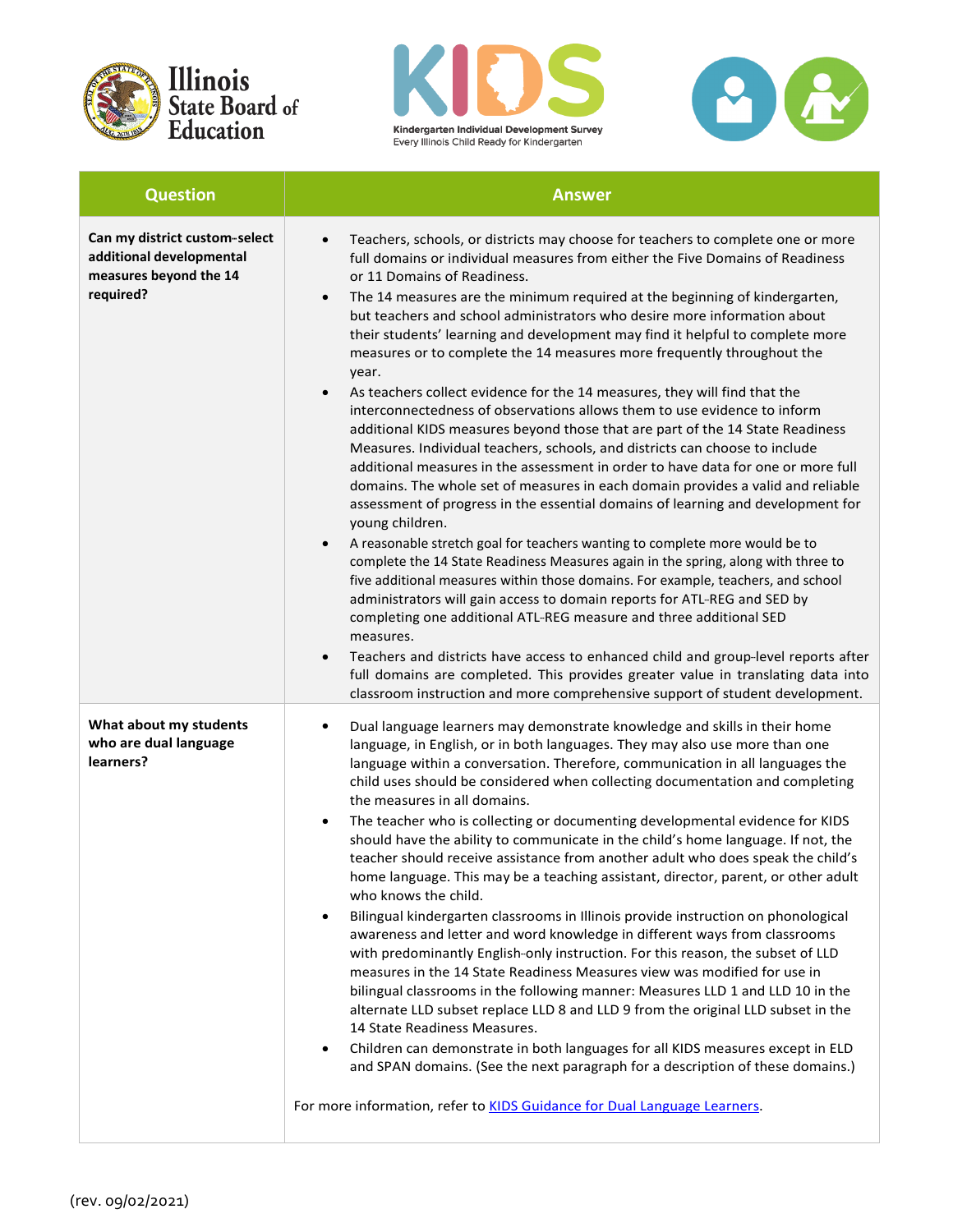





| <b>Question</b>                                                                            | <b>Answer</b>                                                                                                                                                                                                                                                                                                                                                                                                                                                                                                                                                                                                                                                                                                                                                                                                                                                                                                                                                                                                                                                                                                                                                                                                                                                                                                                                                                                                 |
|--------------------------------------------------------------------------------------------|---------------------------------------------------------------------------------------------------------------------------------------------------------------------------------------------------------------------------------------------------------------------------------------------------------------------------------------------------------------------------------------------------------------------------------------------------------------------------------------------------------------------------------------------------------------------------------------------------------------------------------------------------------------------------------------------------------------------------------------------------------------------------------------------------------------------------------------------------------------------------------------------------------------------------------------------------------------------------------------------------------------------------------------------------------------------------------------------------------------------------------------------------------------------------------------------------------------------------------------------------------------------------------------------------------------------------------------------------------------------------------------------------------------|
| Can you tell me about the<br>measures for dual language<br>learners/English Learners?      | The ELD domain assesses dual language learners' progress toward<br>$\bullet$<br>communicating in English. The developmental progression described in the four<br>ELD measures is related to the child's experiences with English, not the child's<br>age. Keep in mind that children acquire English in different ways and at different<br>rates. Factors that affect English acquisition include degree of exposure to<br>English, level of support provided in their home language, and the child's<br>motivation to learn English. The ELD measures should only be completed for<br>children with a home language other than English.<br>The Language and Literacy Development in SPAN domain assesses children's<br>$\bullet$<br>progress in learning to communicate in Spanish. The developmental progression<br>described in the four SPAN measures is related to the child's experiences with<br>Spanish as part of the kindergarten curriculum, not the child's age. Keep in mind<br>that various factors affect a child's acquisition of Spanish, including degree of<br>exposure to Spanish and a child's motivation to learn Spanish. The SPAN<br>measures should be completed for children who are in a kindergarten class<br>where the curriculum provides opportunities for learning and development of<br>Spanish.<br>For more information, refer to KIDS Guidance for Dual Language Learners. |
| Is the classroom teacher<br>the only one who can<br>implement KIDS?                        | A teacher who has been trained on KIDS will make final decisions on ratings and will enter<br>the data. Other staff (teaching assistants, volunteers, reading specialists, social workers, PE<br>instructors, etc.) can collect evidence and provide that to the teacher to assist in<br>determining a rating.                                                                                                                                                                                                                                                                                                                                                                                                                                                                                                                                                                                                                                                                                                                                                                                                                                                                                                                                                                                                                                                                                                |
| Is this tool more suited to<br>play-based environment<br>than to academic<br>kindergarten? | No. KIDS is for kindergarten students, regardless of the curriculum used or how the<br>classroom is set up or structured. KIDS helps teachers, districts, and the state gain a<br>picture of the knowledge, skills, or behaviors of kindergarten children, classroom<br>environment notwithstanding. The currently required 14 measures provide a<br>mechanism, at an aggregate level, for beginning to understand the learning and support<br>needs of the incoming kindergarten cohort.                                                                                                                                                                                                                                                                                                                                                                                                                                                                                                                                                                                                                                                                                                                                                                                                                                                                                                                     |
| How long does it take to<br>complete KIDS?                                                 | Teachers complete KIDS in different time frames based on how well they know the tool<br>and whether they are familiar with collecting observational evidence. Some teachers and<br>districts already use another observation-based assessment, which can provide evidence<br>for KIDS' purposes as well. Regardless of their experience with KIDS, teachers' proficiency<br>will increase as they become more familiar with it and they will be able to complete it<br>more quickly.                                                                                                                                                                                                                                                                                                                                                                                                                                                                                                                                                                                                                                                                                                                                                                                                                                                                                                                          |
| How long does it take to<br>enter the rating into<br>KIDStech?                             | If the teacher has reviewed, reflected upon, and rated the measures beforehand, it is just a<br>matter of entering the data once they get to KIDStech. Ratings can all be entered all at<br>once, on a few children at a time, for the whole class on a single measure, or in batches.<br>Ratings will be saved in KIDStech as they are entered.                                                                                                                                                                                                                                                                                                                                                                                                                                                                                                                                                                                                                                                                                                                                                                                                                                                                                                                                                                                                                                                              |
| How often is evidence<br>collected and reported?                                           | Evidence for the required 14 State Readiness Measures is collected in the first 40 days of<br>student attendance and entered into KIDStech during a two-week window -- one week<br>prior to and one week after the 40 <sup>th</sup> day of student attendance.                                                                                                                                                                                                                                                                                                                                                                                                                                                                                                                                                                                                                                                                                                                                                                                                                                                                                                                                                                                                                                                                                                                                                |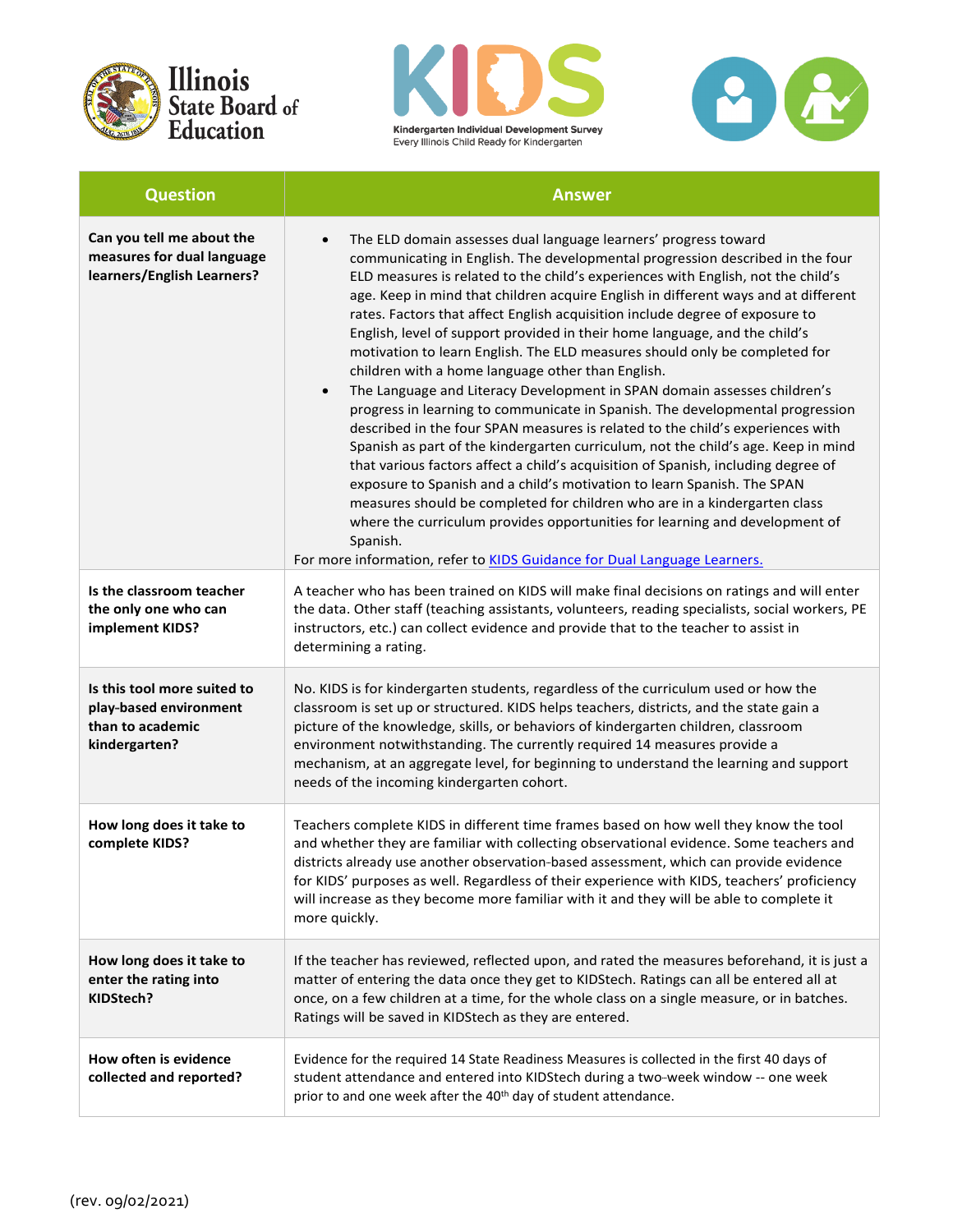





| <b>Question</b>                                                                                          | <b>Answer</b>                                                                                                                                                                                                                                                                                                                                                                                                                                                                                                                                                                                              |
|----------------------------------------------------------------------------------------------------------|------------------------------------------------------------------------------------------------------------------------------------------------------------------------------------------------------------------------------------------------------------------------------------------------------------------------------------------------------------------------------------------------------------------------------------------------------------------------------------------------------------------------------------------------------------------------------------------------------------|
| What happens to the<br>evidence once the ratings<br>are entered?                                         | That decision is left to the discretion of the teacher. Some pieces of evidence, such as<br>work samples, can be added to a child's portfolio, given to families to demonstrate a<br>child's progress, or displayed in the classroom. Other pieces of evidence, such as notes on<br>a Post-it, can either be discarded or saved in a folder.                                                                                                                                                                                                                                                               |
| How many pieces of<br>evidence are needed for<br>each measure?                                           | There is no magic number of pieces of evidence. Teachers need to gather enough<br>evidence to support their ratings on each child for each of the measures. A good piece of<br>evidence addresses multiple measures and domains and may even contribute to support<br>for a rating on multiple children.                                                                                                                                                                                                                                                                                                   |
| What happens if we do not<br>cover one of the measures<br>in the first 40 days?                          | The purpose of collecting information in the first 40 days of attendance is to determine<br>what skills children entering kindergarten have and the developmental areas in which they<br>may need additional support. Concepts and skills do not need to be formally taught for<br>students to demonstrate what they know and can do upon kindergarten entry.                                                                                                                                                                                                                                              |
| Will all kindergarten<br>students, including special<br>education students, be<br>observed through KIDS? | Yes, it is expected that all kindergarten children will be observed on the 14 State Readiness<br>Measures. However, if members of a special education team decide that any part of the<br>KIDS Rating System is inappropriate for a child's developmental level, they can document<br>the justification on the student's state Individualized Education Program form.                                                                                                                                                                                                                                      |
| What if I get a student too<br>close to the end of the<br>rating period to collect<br>evidence?          | Every effort should be made to collect evidence on as many measures as possible for each<br>child, regardless of when they enter the class. Even collecting evidence to rate a few<br>measures is better than not having any data to enter on an individual student. If a student<br>enters the classroom too close to a rating period to gather evidence on all 14 required<br>measures, teachers may answer "unable to rate" on those measures for which they were<br>unable to gather enough evidence.                                                                                                  |
| What happens when a<br>student moves out of the<br>district?                                             | Data previously entered into KIDStech on that child would be available to the new school<br>once their information is updated in the Student Information System, as long as the<br>receiving school is in Illinois. It would be a local decision on whether any evidence<br>collected by the previous teacher would be forwarded on to the new school.                                                                                                                                                                                                                                                     |
| Are ratings required in<br>school year 2021-22 for<br>students who remain in<br>remote learning?         | Yes. The <b>Education and Workforce Equity Act (HB 2170)</b> states: "Beginning no later than the<br>2021-22 school year, the State Board of Education shall annually assess all public<br>school students entering kindergarten using a common assessment tool, unless the<br>State Board determines that a student is otherwise exempt."<br>The current guidance from the State Superintendent for the 2021-22 school year is<br>that all students return to in-person learning situations, with district-level mask<br>mandates in place. Districts will be REQUIRED to submit appropriate KIDS Student |
|                                                                                                          | Exemptions for any students not fully rated on the 14 required measures. (Please<br>continue to watch for updates should circumstances and/or guidance change.)<br>Only those students with exemptions, which will be granted based on appropriate,<br>individualized documentation specifying that the student should remain in remote<br>learning, will be exempted from KIDS. (See FY 2022 KIDS Exemptions Reason Codes<br>Matrix.)                                                                                                                                                                     |